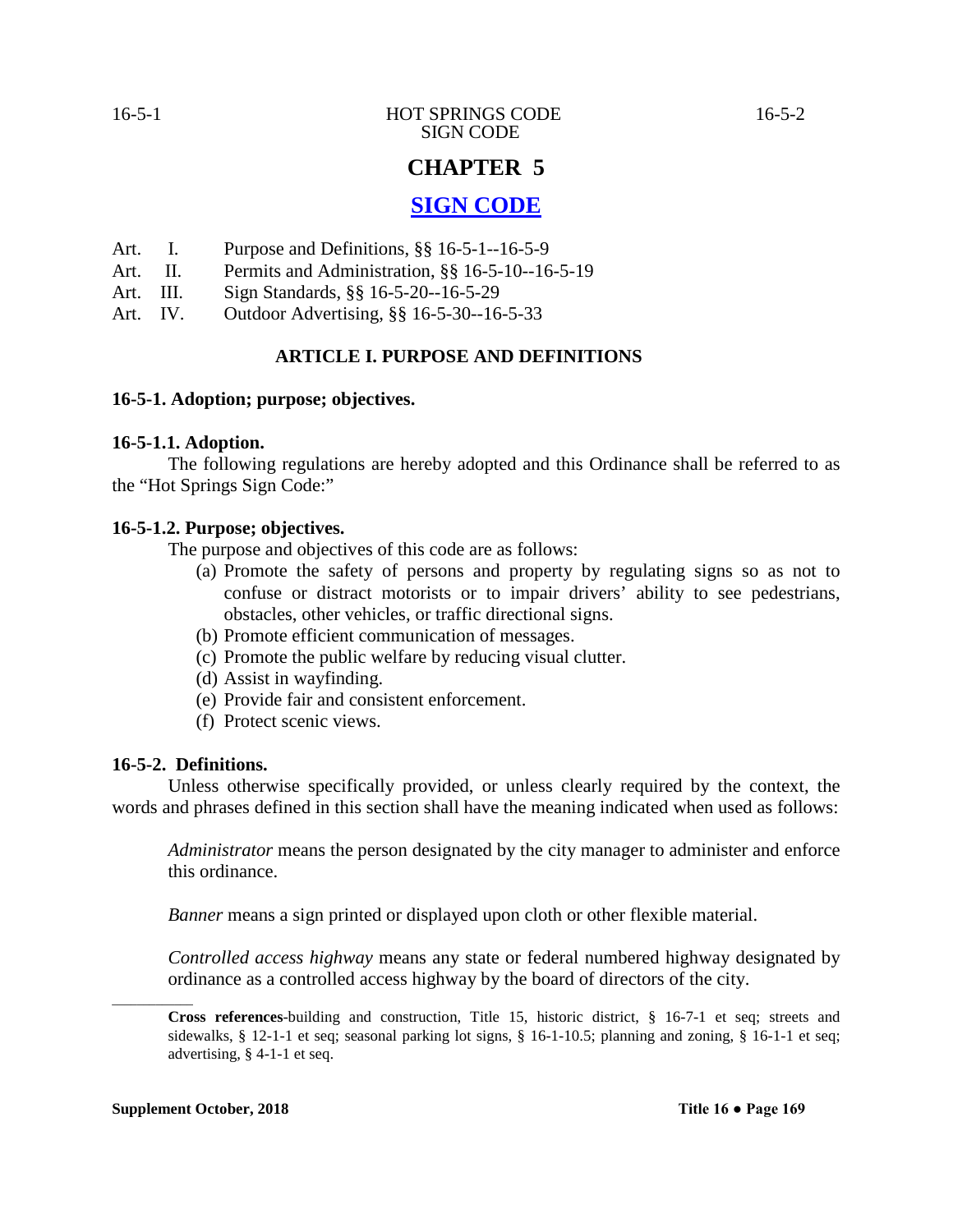#### 16-5-2 HOT SPRINGS CODE 16-5-2 SIGN CODE

*Development* means use of an identifiable parcel of land for any purpose other than a single-family structure.

*Directional sign* means a sign to the location.

*Display surface area* means the area of a sign computed by including the entire area within a single, continuous circle, ellipse, sphere or rectangle enclosing the extreme limits of the writing, representation, emblems, copy, letters, canisters, supports or structural component. Provided, the structural components shall not be included in the surface area calculation if they are constructed or arranged in a manner that is incidental to the display surface area of the sign.

*District or zoning district* means a section or sections of the zoning area within the city for which the zoning ordinance governing the use of buildings and land are uniform. References to individual zoning districts contained herein shall refer to the zoning districts which are, now or may hereafter be established.

*Electronic variable message sign* means a device capable of showing a series of different messages in a predetermined sequence using a message changing mechanism which may be controlled remotely by wire or radio and programmed for either automatic operation or manual activation.

*Erect* means to build, construct, attach, hang, place, suspend, or affix and shall also include the painting of wall signs.

*Flashing sign* means an illuminated sign on which artificial or reflected light is not maintained stationary and constant in intensity and color at all times.

*Freestanding sign* means a sign which is attached to or is a part of a completely selfsupporting structure and located on the lot or parcel which is advertised on the sign. Portable temporary signs, billboards and offsite signs are not included in this definition.

*Height* means (the distance) from the finished grade to the top of the structure.

*Illuminated, indirect* means that illumination so arranged that the light is reflected from the sign to the eyes of the viewer.

*Illuminated sign* means any sign which has characters, letters, figures, designs or outlines illuminated by electric lights or luminous tubes as part of the sign proper.

*Lease* means an agreement by which a property owner conveys, usually for a specified rent, to other persons, permission to erect and maintain an advertising sign upon his property.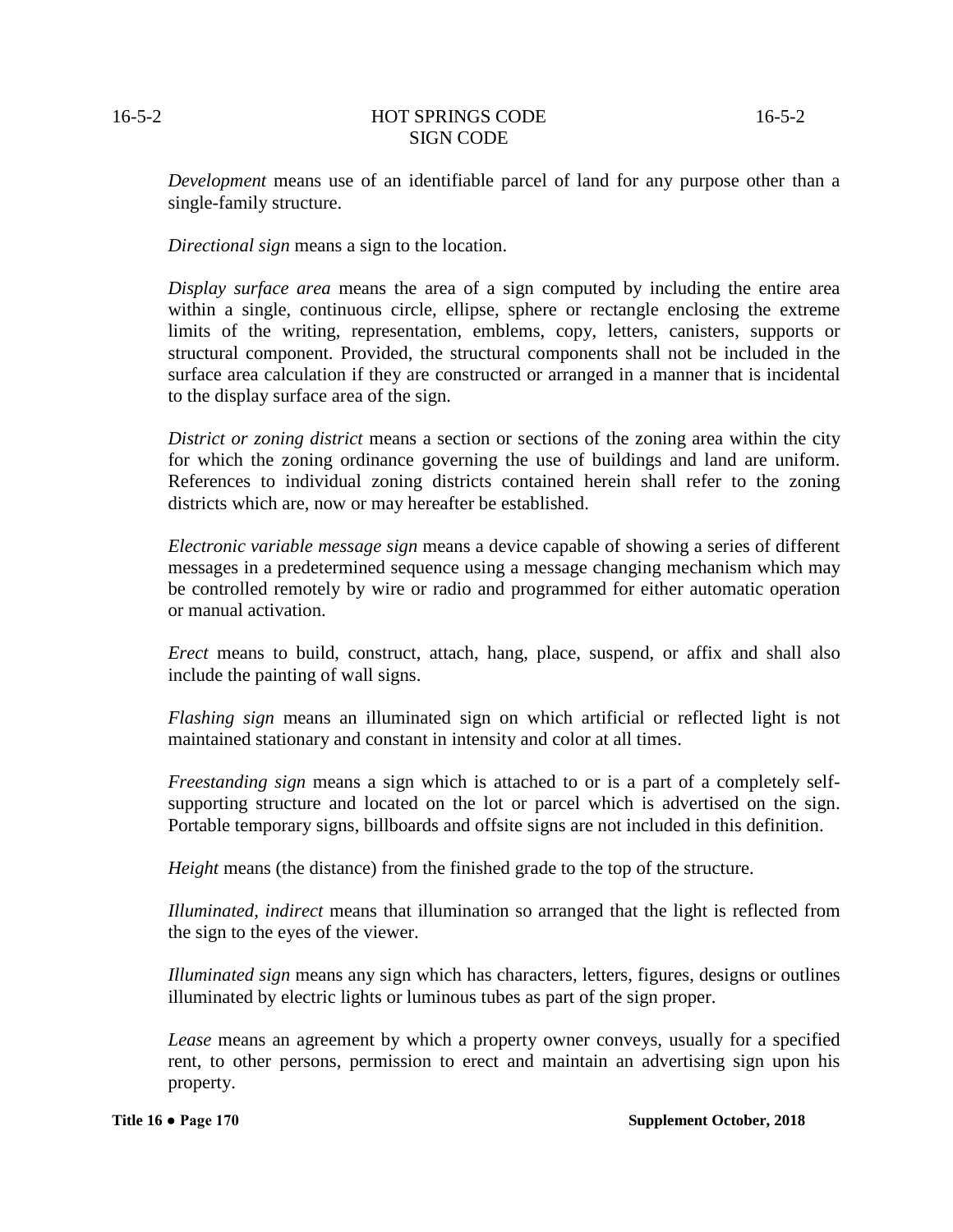#### 16-5-2 HOT SPRINGS CODE 16-5-2 SIGN CODE

*Lot* means a parcel of land under one ownership whether described by metes and bounds or as a platted lot.

*Maintenance* means cleaning, painting, electrical repair, and repair of the parts of a sign structure, other than the changing of the copy, that does not alter the basic design, configuration or structure of the sign.

*Mall* means any concentration of retail stores and/or service establishments which share customer parking areas and are located within an enclosure having public walkways whereby a customer in one store or establishment may walk to another store or establishment without leaving.

*Mansard roof* means any roof that has an angle greater than forty-five (45) degrees and which derives part of its support from the building wall and is attached to (but not necessarily a part of) a low slope roof and which extends along the full length of the front building wall or three-quarters of the length of a side building wall. For purposes of this article, a low slope roof shall mean any roof with a pitch less than three (3) inches rise per twelve (12) inches horizontal.

*Mural* means a painting permanently attached or painted on a structure.

*Nonconforming sign* means a sign existing at the effective date of the adoption of this code which could not be built under the terms of this code.

*Offsite (or off-premise) sign* means a sign, billboard or offsite signs sign which directs attention elsewhere than upon the same lot or parcel where such sign is displayed. The term shall include a sign or billboard upon which space is leased, rented or contributed by the owner thereof to others for the purpose of conveying a message. (Ord. No. 6150, §1, 5/17/16)

*Onsite sign* means a sign which directs attention on the same lot or parcel of property where such sign is displayed. (Ord. No. 6150, §1, 5/17/16)

*Parapet* means either the edge of the roof or the top of a wall which forms the top line of a building silhouette. When a building has several roof levels, the roof or parapet shall be the one belonging to that portion of the building where the sign is located.

*Parking informational sign* means a wall sign or a freestanding sign indicating the location of a motor vehicle parking lot and designating the persons authorized to park in said lot.

*Person* means and includes any person, firm, partnership, association, corporation, company or organization, of any kind.

#### **Supplement October, 2018 Title 16 • Page 171**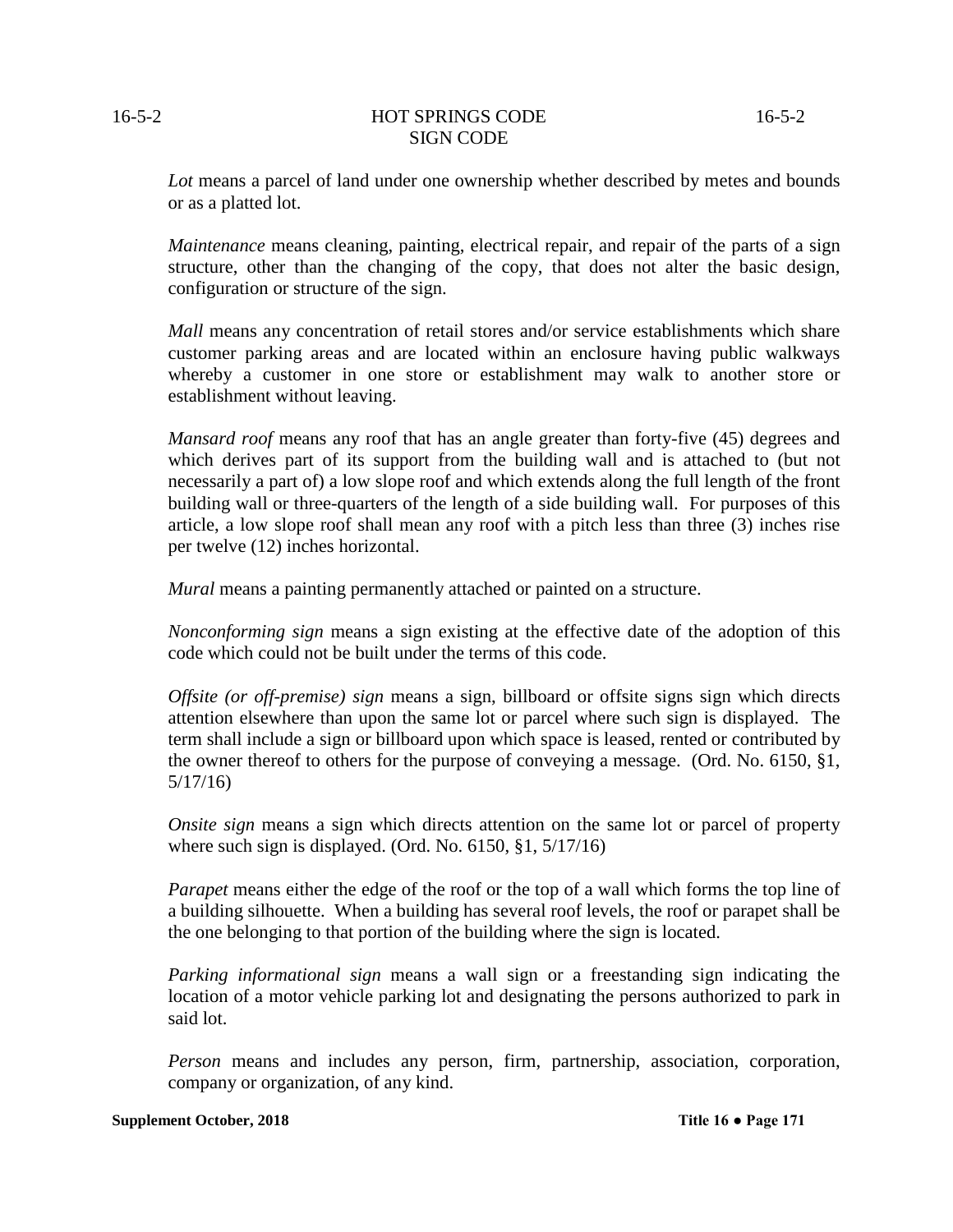#### 16-5-2 **HOT SPRINGS CODE** 16-5-2 SIGN CODE

*Projecting sign* means any sign that shall be affixed at an angle or perpendicular to the wall of any building in such a manner to read perpendicular or at an angle to the wall on which it is mounted.

*Real estate sign* means a temporary sign placed upon property for the purpose of advertising to the public the sale or lease of said property.

*Roof sign* means any sign wholly erected, constructed or maintained on the roof structure or parapet wall of any building.

*Sign* means and includes every device, frame, letter, figure, character, mark, plane, point, design, picture, stroke, stripe, icon, trademark, reading matter or other similar device, which is used or intended to be used to attract attention or convey information when the same is placed out of doors in view of the general public; in addition, any of the above which is not placed out of doors, but which is illuminated with artificial or reflected light, when placed near the inside surface of a window in such a way as to be in view of the general public and used or intended to be used to attract attention or convey information to motorists. For the purpose of determining number of signs, a sign shall be considered to be a single display surface or display device containing elements organized, related and composed to form a unit. Where matter is displayed in a random manner, without organized relationship to elements, or where there is a reasonable doubt as to the relationship of elements, each element shall be considered to be a single sign.

S*ign face* means the area of a sign on which the copy of the advertising is placed. The sign face is attached to the sign structure. (Ord. No. 6150, §1, 5/17/16)

*Sign structure* may consist of some or all of the following component parts, the foundation, the pole structure, the horizontal torsion pipe, the uprights, the stringers, the catwalks, the ladders, the safety cables, the aprons, and the electrical components. (Ord. No. 6150, §1, 5/17/16)

*Shopping center* means two (2) or more retail stores and/or service establishments, or one retail store and one service establishment, sharing customer parking areas, regardless of whether said stores and/or establishments occupy separate structures or are under separate ownership.

*Spotlight illumination* means illumination which comes from lamps, lenses or devices designed to focus or concentrate the light rays of the source.

*Temporary sign* means portable signs, poster panels, banner type signs, balloons and other inflatable devices or any other portable device used to attract attention and designed to be easily changed, moved or removed without special tools.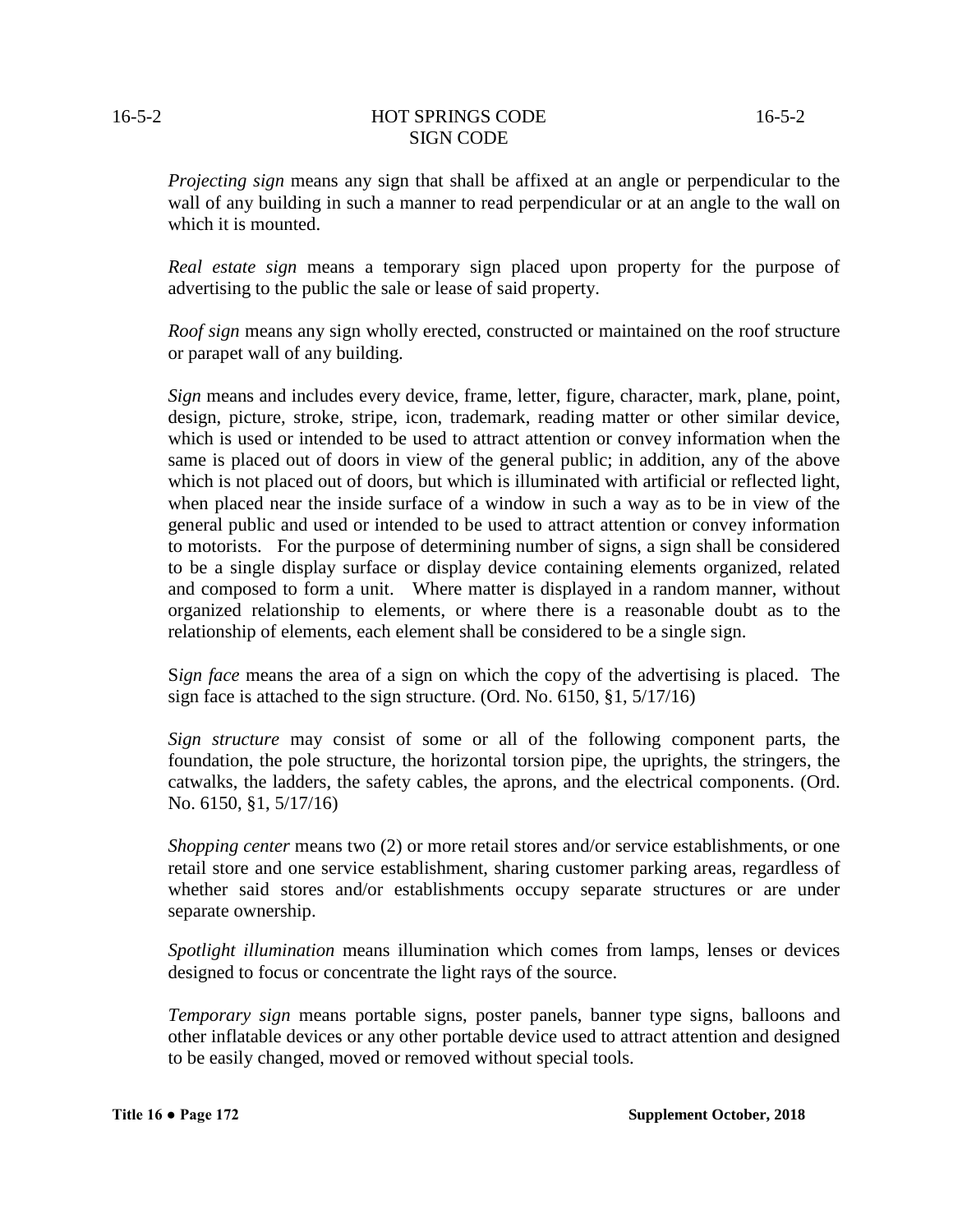# 16-5-2 HOT SPRINGS CODE 16-5-5 SIGN CODE

*Wall sign* means any sign that shall be affixed parallel to the wall or printed on the wall of any building in such a manner as to read parallel to the wall on which it is mounted. For the purpose of this article, any sign display surface that is affixed flat against the sloping surface of a mansard roof shall be considered a wall sign. Any sign that is affixed to the face of a building marquee, building awnings, or a building canopy shall be considered a wall sign.

*Yard sign* means a temporary portable sign constructed of paper, vinyl, plastic, wood or other material neither exceeding six feet square nor four feet in height; and designed and intended to be displayed for a limited period of time.

# **16-5-3. Penalty.**

(a) The penalty for violation of this ordinance shall, upon conviction in Hot Springs Municipal Court, or any other court of competent jurisdiction be such fines as established by the general penalty clause for the Hot Springs Code of Ordinances as may now or hereafter be enacted by the Hot Springs Board of Directors.

(b) The owner or tenant of any building, structure or premises or part thereof, and any architect, builder, contractor, agent or other person who commits, participates in, or maintains such violation may be found guilty of a separate offense and suffer the penalties provided in this article.

(c) Nothing contained in this shall prevent the city from taking such other lawful action as is necessary to prevent or remedy any violation.

**Cross reference-**Violation of building and development codes - disconnection of water service, §15-1-8.

# **16-5-4. Conflict.**

If any portion of this code is found to be in conflict with any other provision of any zoning, building, fire, safety or health ordinance of the city code, the provision which establishes the higher standard shall prevail.

# **16-5-5. Substitution clause.**

Noncommercial content is expressly allowed to replace the message on any permitted or exempt sign.

# **16-5-6. Severability.**

Notwithstanding any other provision of this code, each parcel of real property shall be allowed, without a permit, an additional thirty-two (32) square feet of non-commercial signage, not to exceed four (4) signs at any one time, for a period not to exceed ninety (90) days per calendar year.

# **16-5-7–16-5-9. Reserved.**

**Supplement October, 2018 Title 16 • Page 173**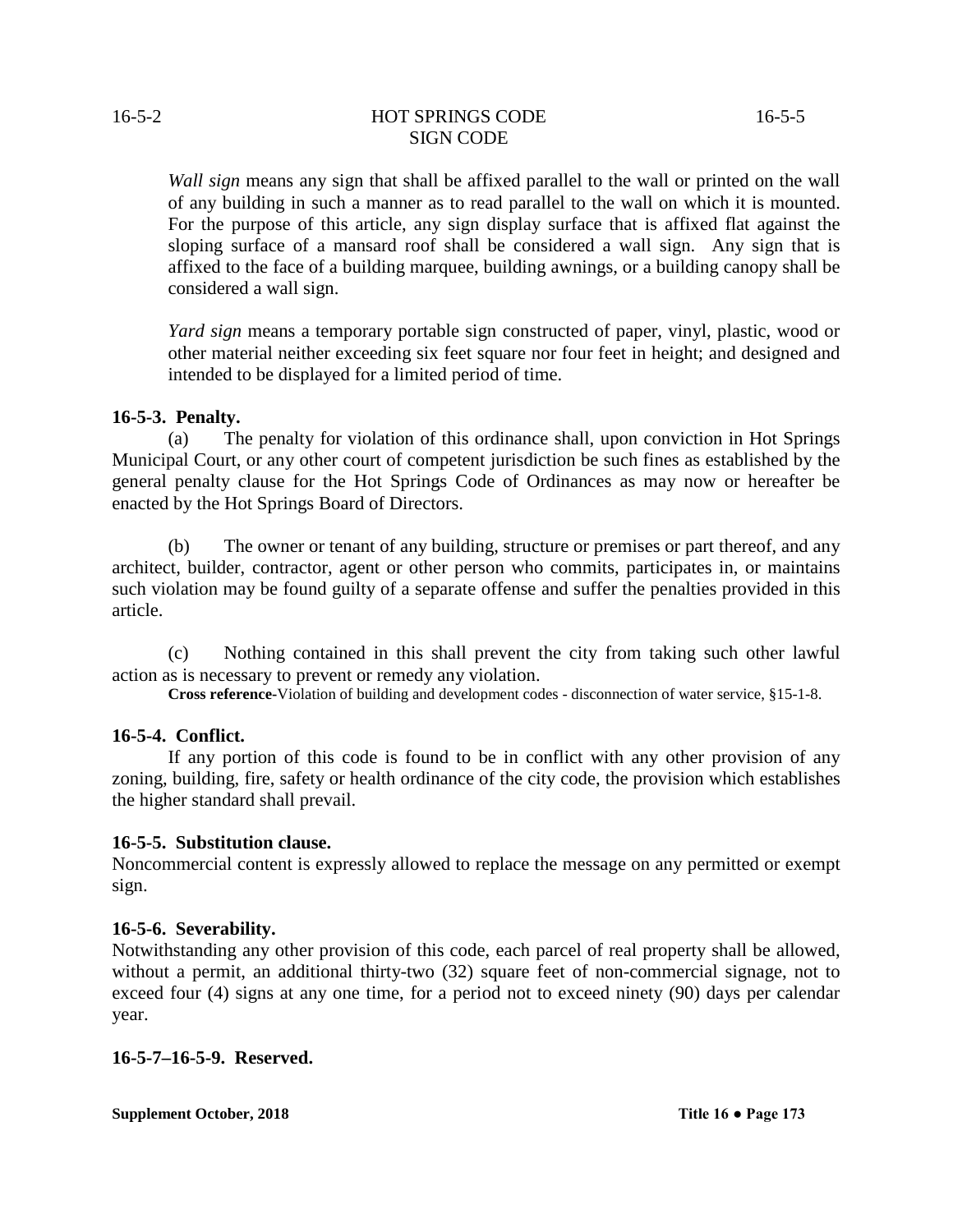#### 16-5-6 HOT SPRINGS CODE 16-5-12 SIGN CODE

#### **ARTICLE II. PERMITS AND ADMINISTRATION**

#### **16-5-10. Sign permit required.**

(a) Except as otherwise provided, no sign may be constructed, erected, moved, enlarged, illuminated or altered except in accordance with the provisions of this article. Repainting a sign or repainting the message on a sign may not, in and of itself, be considered a alteration.

(b) Signs may be constructed, erected, moved, enlarged, illuminated or altered only after issuance of a permit by the administrator. It shall be the contractor's or owner's responsibility to call for a final inspection when construction of the sign has been completed.

(c) All electrical work performed in conjunction with the installation of a sign shall require an electrical permit as prescribed in the city electrical code.

#### **16-5-11. Sign permit - Fees.**

Permit fees for new or altered onsite signs shall be based on the square feet of the sign. Said fee(s) shall be such amount as may now or hereafter be established by resolution of the board of directors. The square footage of a sign shall be calculated using only one side of the surface area of the sign. The largest side shall be used if the sides are different sizes. The surface area of a sign shall be computed by including the entire area within a single, continuous circle, ellipse, sphere or rectangle enclosing the extreme limits of the writing, representation, emblems, canisters, supports or structural components. If a sign consists of more than one section or module necessary to convey a name or phrase, channel letters, etc., all of the area, including that between sections or modules, shall be included in the computation of the display surface area. Provided, the structural components shall not be included in the surface area calculation if they are constructed or arranged in a manner that makes them not part of and incidental to the display surface area of the sign.

**Cross reference-**Fee schedule, §16-5-34.

#### **16-5-12. Signs excluded from regulation.**

The following signs are exempt from regulation under this code, provided they meet the requirements listed below.

- (a) Signs not exceeding four (4) square feet in area that are customarily associated with residential use and that are not of a commercial nature, such as:
	- (1) Signs giving property identification names or numbers or names of occupants;
	- (2) Signs on mailboxes or newspaper tubes; and
	- (3) Signs posted on private property warning the public against trespassing or danger from animals.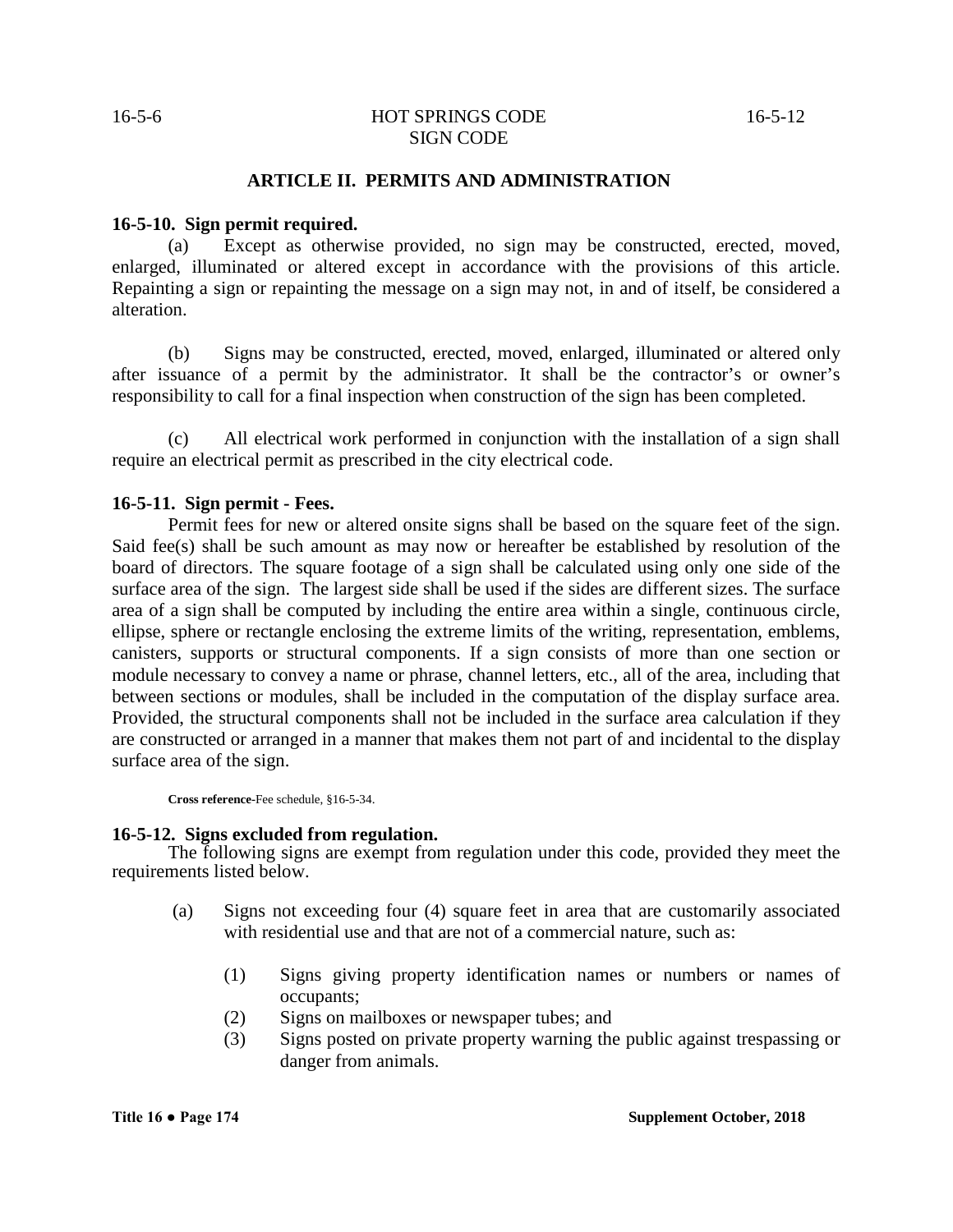#### 16-5-12 **HOT SPRINGS CODE** 16-5-12 SIGN CODE

- (b) Signs erected by or on behalf of or pursuant to the authorization of a government body.
- (c) Official signs erected by public utilities.
- (d) Flags or insignia of any governmental organization.
- (e) Integral decorative or architectural features of a building.
- (f) Signs directing or guiding traffic on private property that do not exceed six (6) square feet each.
- (g) Off-premises directional signs that do not exceed four (4) square feet that are located on private property. (Ord. No. 5548, §2, 3/5/07)
- (h) Signs permanently painted or similarly applied to the body of a currently licensed motor vehicle when such vehicle is necessary to the conduct of business and when the vehicle is not primarily used or intended to be used as a sign. Signs on vehicles must relate directly to the business for which the vehicle is used. Provided, further, no sign board of any kind or nature may be attached or affixed to a vehicle except as permitted pursuant to Article III, §13-1-24 (j) (vehicles for hire). (Ord. No. 5580, §1, 7/2/07)
- (i) Seasonal parking lot signs that meet the requirements of such Ordinance(s) as may now or hereafter be adopted by the board of directors governing seasonal parking lots.
- (j) Signs may be attached to no more than twenty-five (25) percent of the interior of a building window or glass door at any given time.
- (k) Reader boards located on the drive thru lane that do not exceed eighty (80) square feet in surface area and do not exceed twelve (12) feet in height.
- (l) At each Parking lot entrance one sign not exceeding twenty-four (24) square feet shall be allowed.
- (m) Each building or separate parcel of real estate which is actively for sale, rental or lease is permitted one sign per street frontage, subject to the following limitations. Signs shall be removed immediately after sale, lease or rental of property.
	- (1) Residential, single family to five (5) units: Maximum area shall be not more than nine (9) square feet and the maximum height shall be not more than six (6) feet.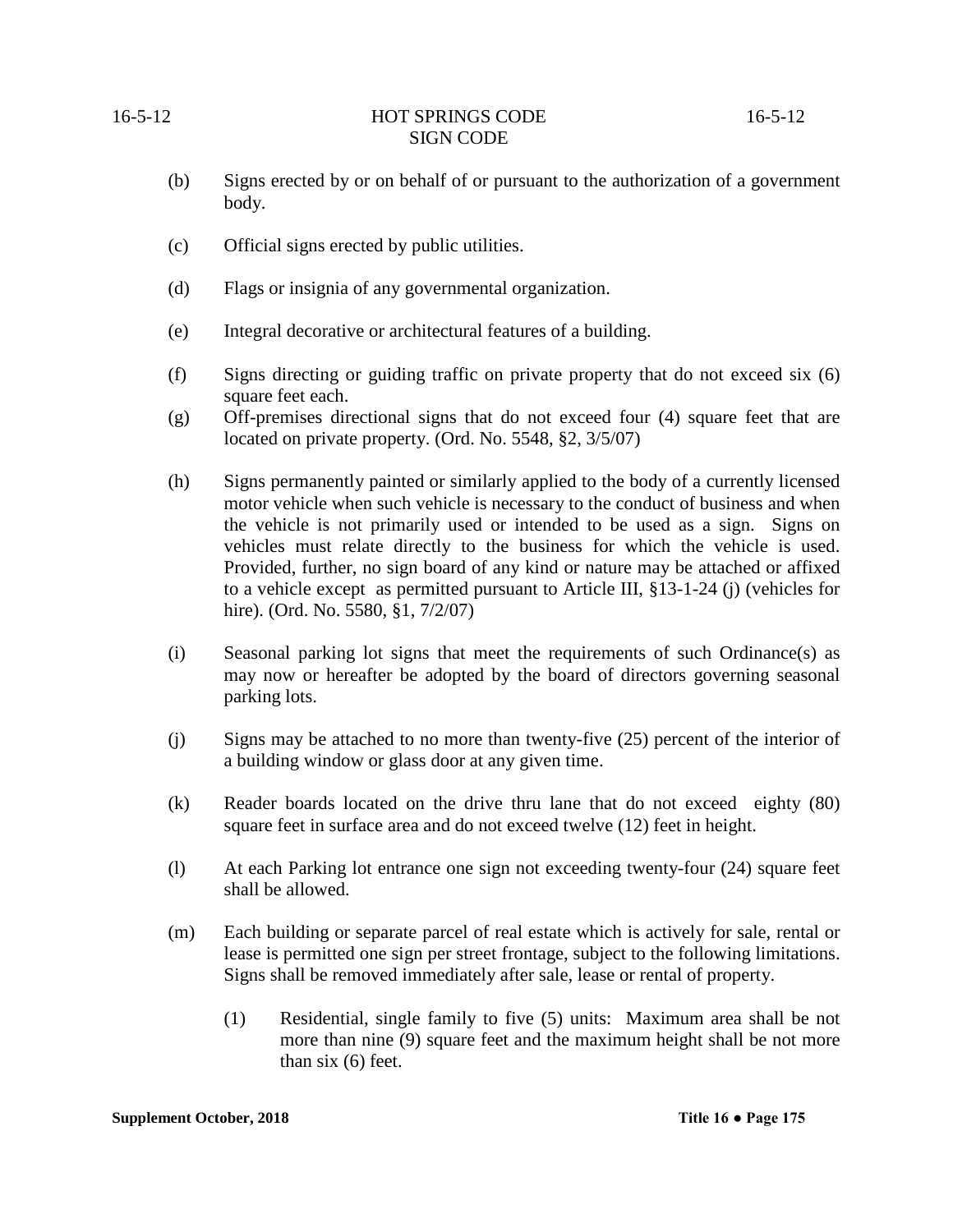# 16-5-12 **HOT SPRINGS CODE** 16-5-12 SIGN CODE

- (2) Residential, multifamily, five (5) units or more: Maximum area shall be not more than fifty (50) square feet and the maximum height shall be not more than ten (10) feet.
- (3) Commercial, industrial and quiet business: Maximum area shall be not more than eighty (80) square feet and the maximum height shall be not more than fifteen (15) feet.
- (4) Upon and following the sale, lease, opening or other conveyance of the parcel or any interest thereon a sign complying with subsections (1), (2), or (3) of this §16-5-12(m) may be placed within the parcel of property and displayed for a period not to exceed 90 (ninety) days.
- (n) When a building permit is active not more than one sign may be erected per site per contractor and said sign(s) shall not exceed 100 (one hundred) square feet in area. Said sign(s) shall not be erected prior to the issuance of a building permit and must be removed within 30 days after the project is completed.
- (o) Signs erected in connection with elections or political campaigns shall be governed by such ordinance(s) as may now or hereafter be adopted by the board of directors.
- (p) Signs indicating that the grand opening of a business enterprise is to take place may be erected on site not more than two (2) weeks before the event and must be removed not later than three (3) days after the event, this does not include sales or re-openings.
- (q) Temporary signs erected in connection with an approved event held on publicly owned property. Such temporary signs may be erected no earlier than forty-eight (48) hours prior to the event and must be removed not later than the day following the event. Placement of such temporary signs shall be restricted to the event site at such locations as shall be approved by the site manager. Temporary signs permitted by this paragraph shall not be placed in any public right-of-way or any other public property, other than the event site, unless specifically approved by the appropriate governing body. (Ord. No. 5269, § 1, 6/7/04)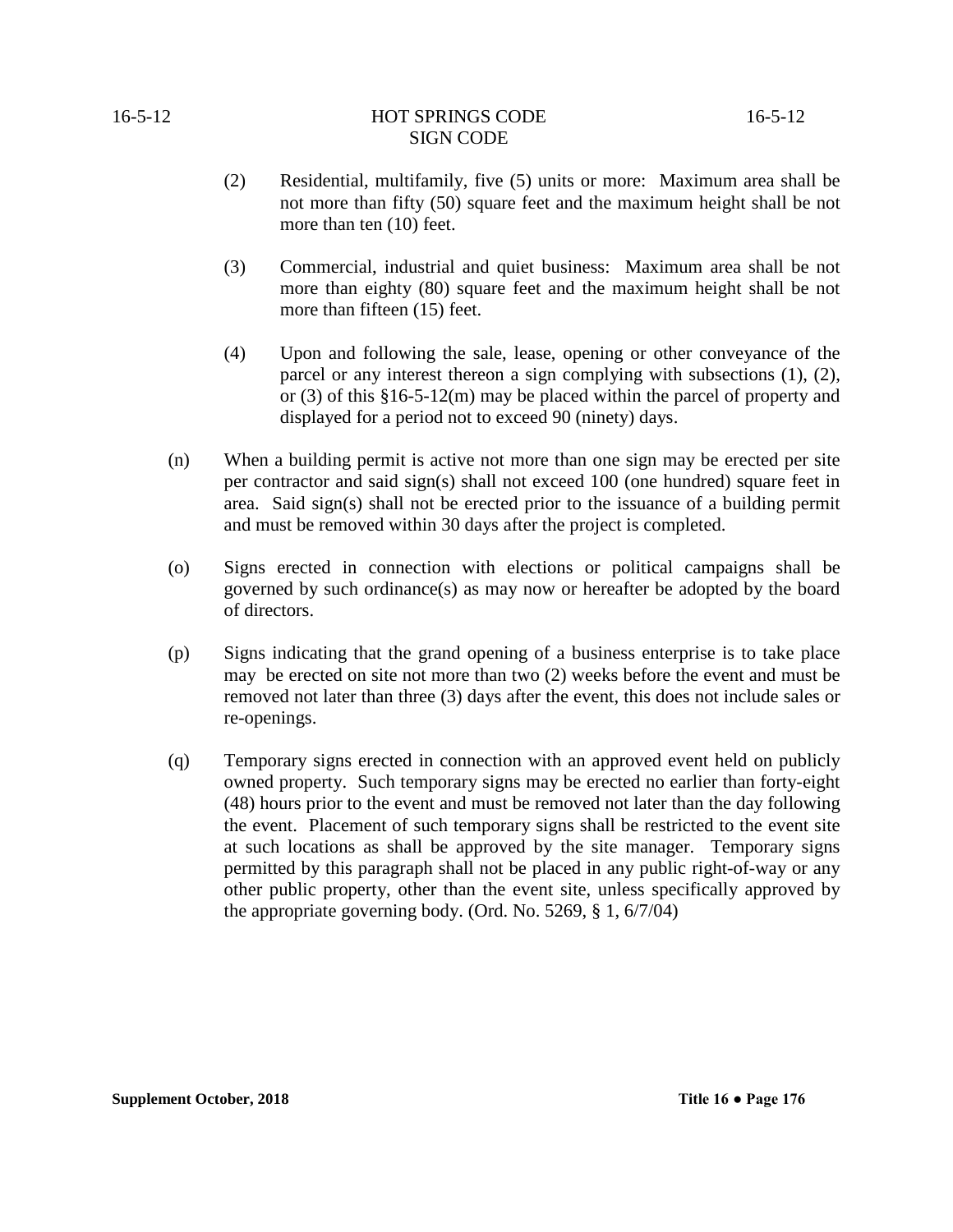- (r) Permanent signs on airport property approved by the airport manager as follows: Each lease holder shall be allowed one permanent free standing sign. Said signs shall be no larger than 32 square feet in area and no taller than 8 feet above grade. All such signs shall be constructed to comply with local building and electrical codes. Signs erected under this exemption shall be set back a minimum of 350 feet from Highway 70/Airport Road and shall be located in the immediate proximity of the lessee's location. Said signs shall be removed by the lessee within 30 days of their lease termination. (Ord. No. 5320, § 1, 2/7/05)
- (s) Third party advertising and informational signs and displays may be placed on the exterior of public transit vehicles operated by a government agency. (Ord. No. 5548, §1, 3/5/07)
- (t) Temporary signs and banners, except within the boundaries of the Malvern Avenue Overlay District as defined in §16-2-65(10).
	- 1. Temporary signs and banners regulations shall be subject to an annual review by Planning Commission with a recommendation being made to the Board of Directors on matters related thereto.
	- 2. All signs, including temporary signs and banners while excluded, still are subject to §16-5-24 Miscellaneous sign restrictions and prohibitions; §16- 5-25 Sign maintenance; and Article IV, Offsite signs. (Ord. No. 6272 3/5/19)
- (u) Planning Commission is hereby requested to study temporary signs and make recommendations to the Board of Directors for regulation.
- (v) Open and Closed signs not to exceed two square feet.

 **Cross reference-**Seasonal parking lot signs, §16-1-10.5.

# **16-5-13. Sign regulation - Appeals.**

The planning commission shall hear all appeals to the requirements of this ordinance.

- (a) The planning commission shall have the following powers and it shall be its duty:
	- (1) to hear and decide appeals where it is alleged there is an error in any order, requirement, decision or interpretation made in the enforcement of this article.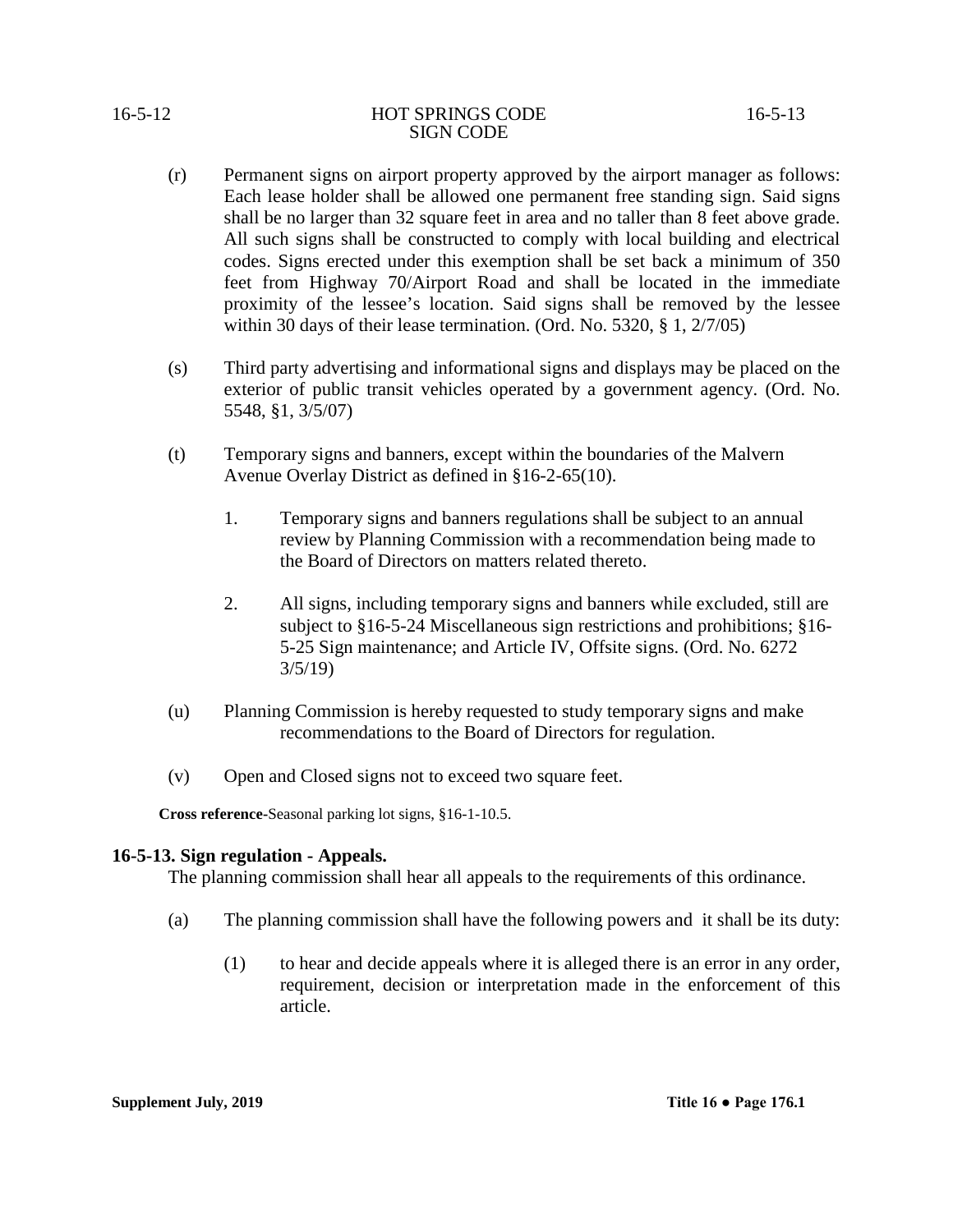#### 16-5-13 HOT SPRINGS CODE 16-5-13 SIGN CODE

- (2) to hear requests for minimal deviations from the literal provisions of this code for the erection of a new sign in instances where strict enforcement of this code would cause practical difficulties due to circumstances unique to the individual sign under consideration, and grant such deviation only when it is demonstrated that such action will be in keeping with the spirit and intent of this article. The commission may impose reasonable conditions in the granting of a deviation to insure compliance and to protect adjacent property. A violation of such conditions shall constitute a violation of this ordinance. Any deviation granted by the planning commission shall automatically be revoked if the applicant does not comply with the terms of the variance within ninety (90) days from the granting thereof.
- (b) In exercising the above-mentioned powers, the commission may reverse or affirm, in whole or in part, or may modify the order, requirement, decision, or determination appealed from, and may make such order, requirement, decision or interpretation as ought to be made.
- (c) The concurring vote of a majority of the full commission shall be necessary to reverse any order, requirement, decision or determination of a city official, or to decide in favor of the applicant on any matter addressed under this article, or to effect any variation in this ordinance.
- (d) Decision of the planning commission may be further appealed to the board of directors who shall hear such appeal in accordance with the provisions of subsection (a) of this section.

**16-5-14–16-5-19. Reserved.**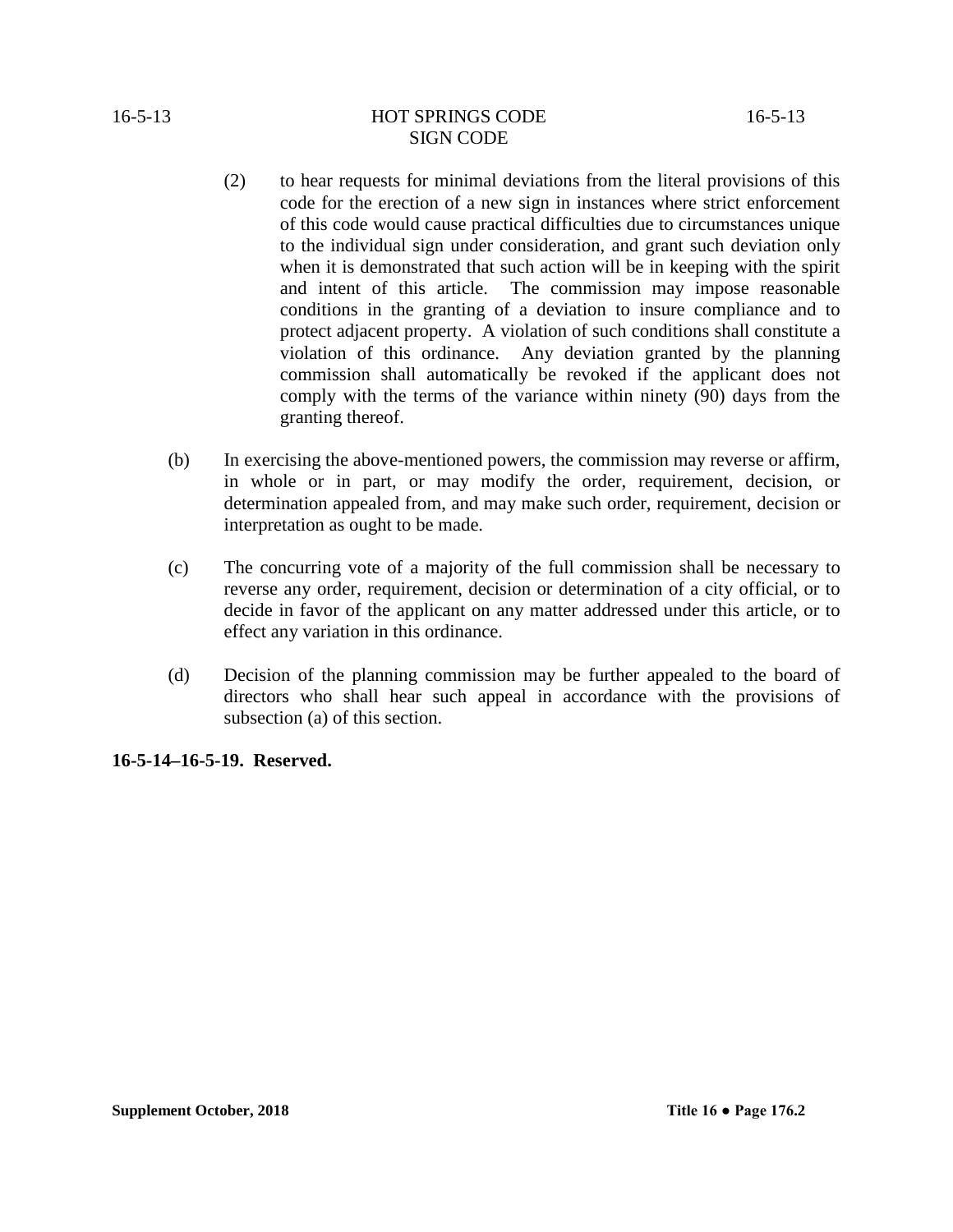# 16-5-20 HOT SPRINGS CODE 16-5-20 SIGN CODE

# **ARTICLE III. SIGN STANDARDS**

#### **16-5-20. Wall signs.**

(a) Wall signs in all zones shall not project more than eighteen (18) inches from the wall on which it is mounted. Further provided that the upper edge of a wall sign mounted on a Mansard roof may project more than eighteen (18) inches from the surface on which it is mounted as long as the sign is perpendicular to the ground. Wall signs may not project above the top of the wall or parapet or beyond the end of a building.

(b) The display surface area allowed for wall signs in C1, C2, C3, C4, M1, and M2 zones shall not exceed two hundred (200) square feet for any one wall sign. Multiple or single wall signs may not exceed more than twenty (20) percent of the area of the wall on which they are located. Further provided that wall signs in C-TR zones shall only be allowed on walls facing a street. Wall signs in C-Tr zones shall not exceed twenty-four (24) square feet, further provided that only one (1) wall sign will be allowed in C-TR zones.

(c) A projecting wall sign will be allowed in place of a freestanding sign. Projecting wall signs shall meet all the construction requirements of the city building code. A projecting wall sign shall be included in the total allowable signage for the wall it is attached to or projects from. The allowable display area of a single side of a projecting wall sign shall not exceed 150 square feet. Projecting signs that extend into the street right-of-way or over walk ways must have at least nine (9) feet of clearance between the bottom of the sign or sign structure and the sidewalk. Projecting signs must be designed, constructed and attached in accordance with the construction standards as stated in the city building code.

(d) Unless otherwise provided for in this section or other sections of this code, the maximum surface area allowed for a wall sign in any residential zone shall be four (4) square feet.

(e) *Reserved*

(f) Canopies, signs painted on or attached to canopies, shall be considered wall signs and count towards the total surface area allowed for the wall the canopy is attached to.

(g) Multi tenant structures, tenant wall signs on multi tenant structures, shall be located on that part of the structure the tenant occupies and shall meet the requirements for wall signs as stated in this article. A shopping center, development or other multi tenant use may have wall signs identifying the center or development on the side of the structure from which the principal entrance to the center is obtained. Individual tenant signs shall also be allowed on that side of the structure, provided the surface area of all signs on that side of the structure do not exceed twenty (20) percent of the total area of that wall.

**Editor's note: Ord No. 5858, approved on 12-12-2011, removed all references to C-5, M-3 and O-1 from the Sign Code. Supplement October, 2018 Title 16 • Page 177**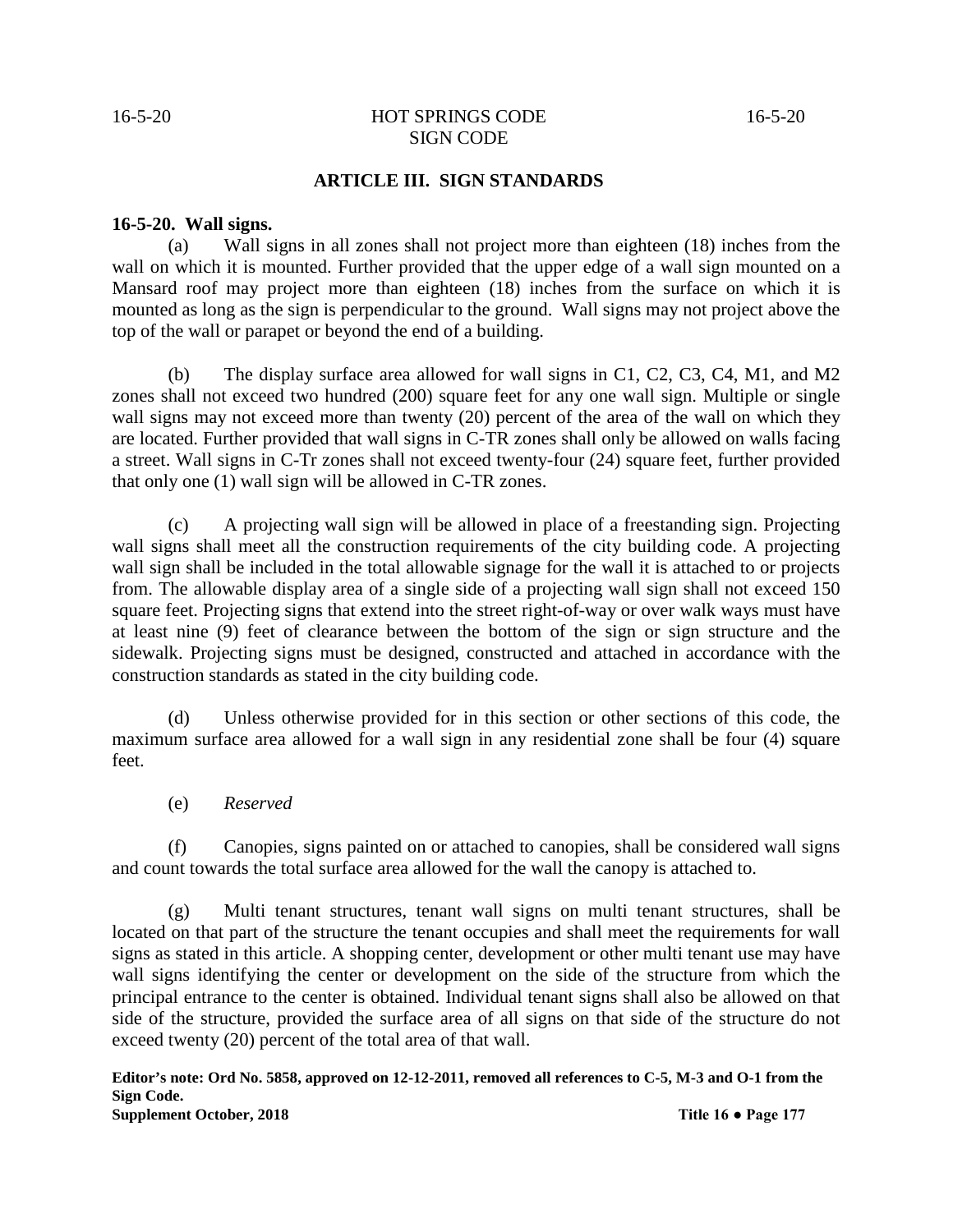#### 16-5-21 HOT SPRINGS CODE 16-5-22 SIGN CODE

#### **16-5-21. Freestanding signs.**

(a) For purposes of this section, the display surface area of a freestanding sign shall be computed by including the total of all sides designed to attract attention or communicate information that can be seen at any one time by a person from one vantage point. Only one side of a freestanding sign will be used to calculate allowed square footage of the sign. Provided, further, that the distance between the backs of the sign does not exceed four (4) feet.

(b) The sign surface area of a double-faced sign constructed in the form of a "V" shall be calculated by using the area of only one side of such sign (the larger side if there is a size difference), as long as the angle of the "V" does not exceed thirty (30) degrees and at no point does the distance between the backs of such sides exceed five (5) feet.

(c) In the C-1 (except historical districts), C-2, C-3, C4 commercial or mixed use planned development, M-1 and M-2 districts, a single side of a freestanding sign may not exceed one square foot in surface area for every linear foot of street frontage of the lot along the street toward which such sign is oriented. However, in no case may a single side of such signs exceed two hundred and fifty (250) square feet in surface area.

(d) In the C-TR districts, a single side of a freestanding sign may not exceed twentyfour (24) square feet.

**Editor's note: Ord No. 5858, approved 12/12/11, removed all references to C-5, M-3 and O-1 from the Sign Code.**

#### **16-5-22. Freestanding signs- Number.**

Unless authorized by this section, no development may have more than one freestanding sign except as follows:

- (a) If a development is located on a corner lot that has at least one hundred (100) feet of street frontage on each intersecting public street, the development may have one freestanding sign along each side of the development bordered by such public streets. Further provided, side street signs must be located at least fifty (50) feet back from the intersecting corner and must be oriented towards the side street.
- (b) If a development is located on a lot that is bordered by two (2) public streets that do not intersect at the lot boundaries (double front lots) then the development may have one (1) freestanding sign on each side of the development bordered by said streets.
- (c) Lots having five hundred (500) feet or more of continuous frontage on a public street may have one sign for every five hundred (500) feet of continuous frontage, provided that each sign is located at least five hundred (500) feet apart.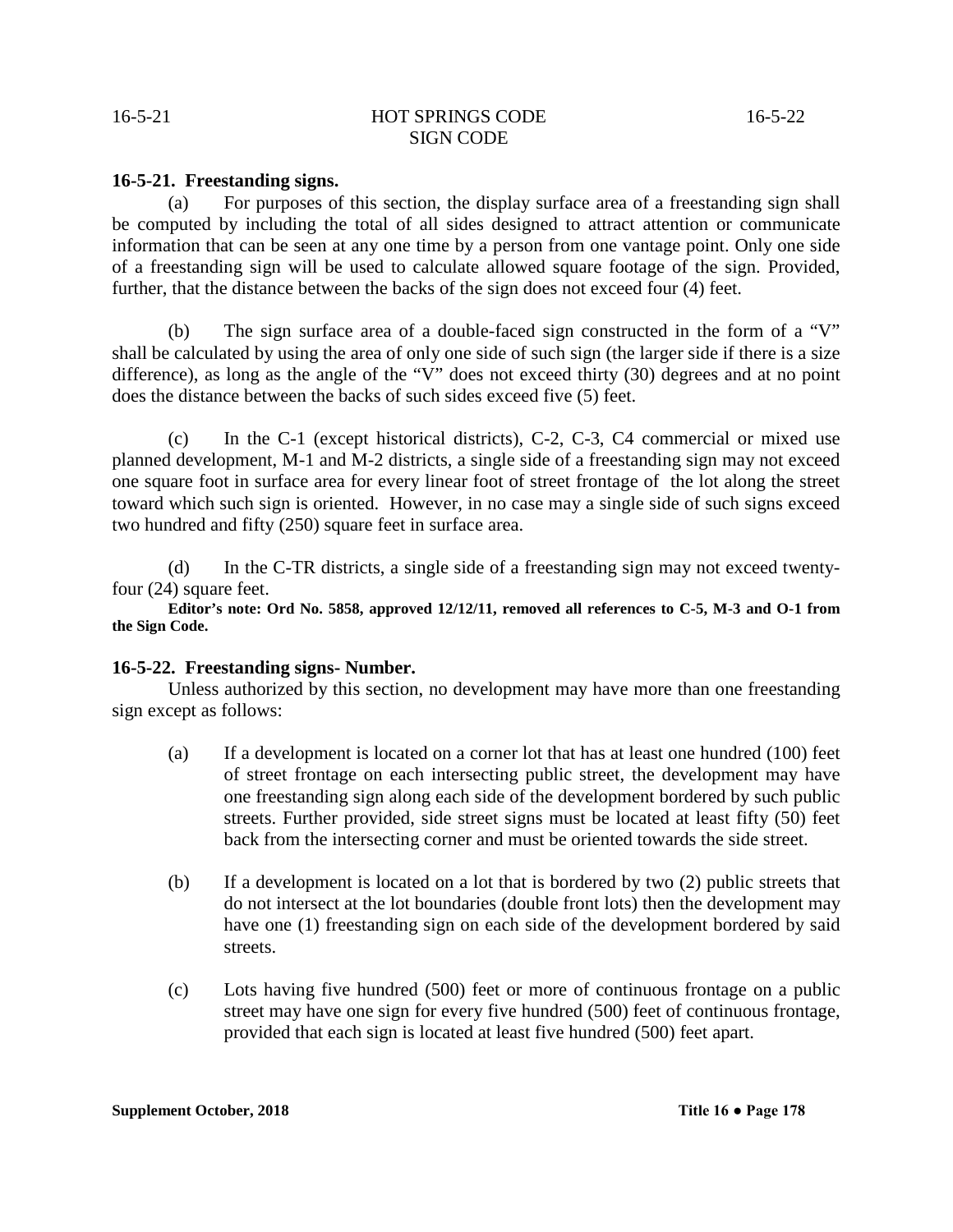# 16-5-22 HOT SPRINGS CODE 16-5-24 SIGN CODE

- (d) If a development is located on a lot that is bordered by a public street and the lakefront, then the development may have a sign on each side. The lakefront sign shall be one-half the size permitted on the public street.
- (e) In the case of a development occupied or intended to be occupied by multiple business enterprises (e.g., a shopping center or multi tenant development), regardless of the number of individual business enterprises, the development will be allowed the number of freestanding signs as provided for in this code for a single business enterprise. The administrator may assist the owner by suggesting a formula whereby the maximum square footage of sign area allowed may be allocated equitably among all tenants, but the administrator shall be responsible for enforcing only the provisions of this code and not the provisions of any allocation formula, lease, or other private restriction.
- (f) If a development is located on a lot that does not have frontage on the street that serves as the primary entrance to the development, the development may have a freestanding sign located on the lot, provided the sign is constructed to meet the size and spacing requirements as stated in this article.

# **16-5-23. Location and height requirements.**

(a) All parts of freestanding signs shall be positioned on site in such manner that no part of the sign projects over a property line. Freestanding signs constructed on a solid base such as monument signs, cased pylon signs or other similar signs shall be setback from the property lines sufficient distance to insure the sign does not interfere with the view necessary for motorists to proceed safely through intersections or to enter onto or exit from public streets, private roads or driveways.

(b) No part of a freestanding sign may exceed a height, measured from ground level, of thirty-five (35) feet in commercial or mixed use planned developments, C-1, C-2, C-3, C-4, M-1 and M-2 districts. Freestanding signs in all other districts shall not exceed twenty (20) feet. **Editor's note: Ord No. 5858, 12/12/11, removed all references to C-5, M-3 and O-1 from the Sign Code.**

# **16-5-24. Miscellaneous sign restrictions and prohibitions.**

(a) *Residential development entrance signs.* At any entrance to a residential planned development, residential subdivision or multifamily development, there may be not more than two (2) signs identifying such subdivision or development. A single side of any such sign may not exceed forty-eight (48) square feet.

(b) *Illumination; signs containing lights.* Unless otherwise prohibited in this article, signs may be illuminated if such illumination is in accordance with this section.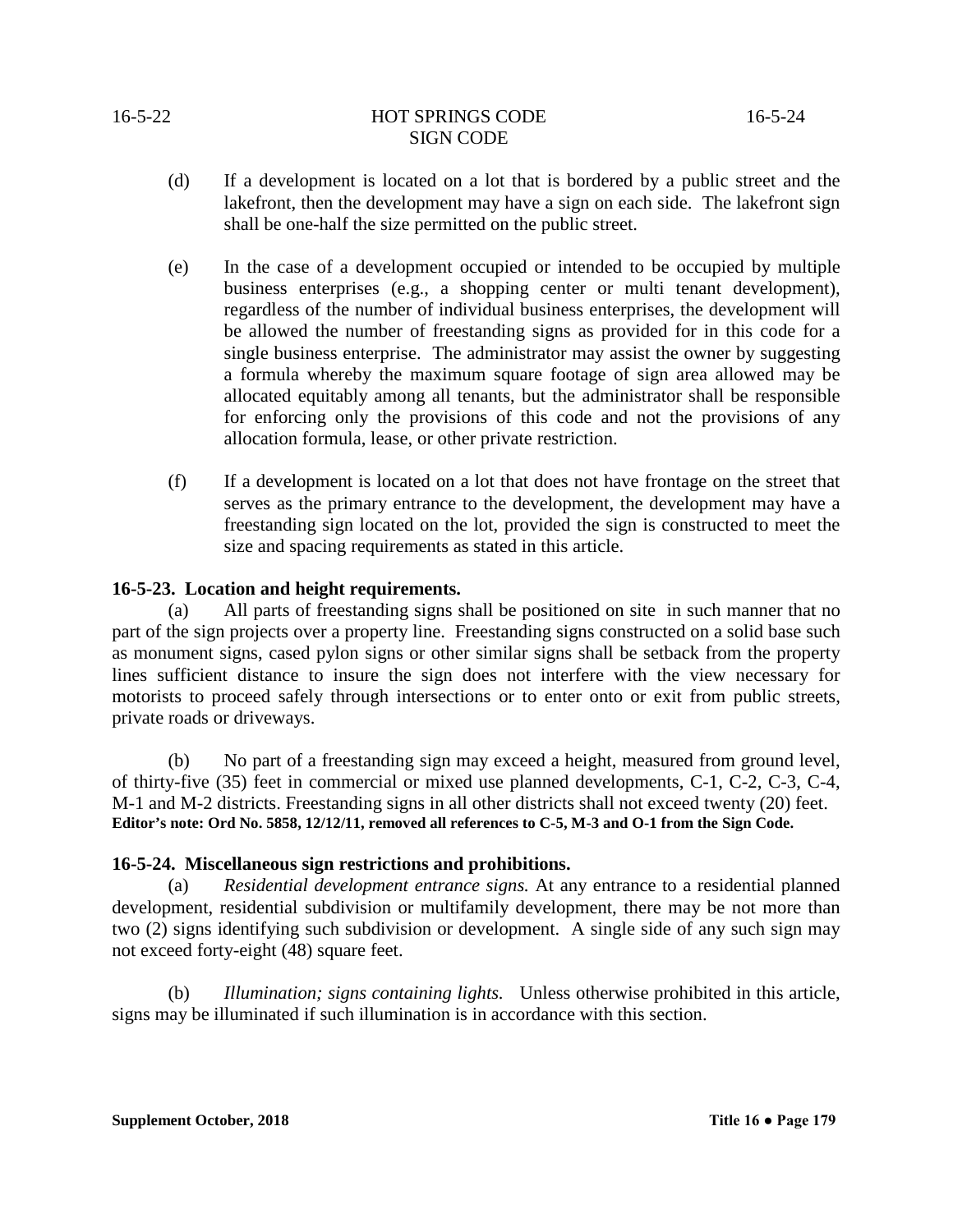- (1) No sign within one hundred fifty (150) feet of a residential zone may be illuminated between the hours of midnight and 6:00 a.m., unless the impact of such lighting beyond the boundaries of the lot where it is located is entirely inconsequential.
- (2) Lighting directed toward a sign shall be shielded so that it illuminates only the face of the sign and does not shine directly into a public right-of-way or residential premises.
- (3) Internally illuminated signs are not permissible in residential zoning districts, except signs giving property identification names or numbers; provided, however, that internally illuminated signs are permissible for any conditional use establishment authorized by the planning commission within a residential zone; and provided further, that said illuminated signs shall be in compliance with any special conditions as may be determined necessary by the planning commission to protect the residential character of a neighborhood
- (4) No sign may contain or be illuminated by flashing or intermittent light or lights of changing degrees of intensity that shine or flash in a way that can be confused with official traffic signals or emergency vehicles, nor may they shine in such a way that they are a nuisance to occupants of neighboring property or to obscure the view of oncoming vehicular traffic.

(c) *Roof signs.* Roof signs are permitted in lieu of wall signs or freestanding signs when the placement of wall or freestanding signs would be impractical. Further provided that all roof signs must be approved by the Planning Commission and meet the requirements of the city building code. The maximum allowed surface area of a roof sign shall be one hundred and fifty (150) square feet.

(d) *Interference.* No sign may be located so that it substantially interferes with the view necessary for motorists to proceed safely through intersections or to enter onto or exit from public streets, private roads or driveways. No sign may be erected so that by its location, color, size, shape, nature or message, it would tend to obstruct the view of or be confused with official traffic signs or other signs erected by governmental agencies.

(e) *Building code*. All signs must be designed and constructed to meet all the requirements pertaining to sign design and construction as stated in the city building code.

(f) *Historic districts.* Because of the unique character of historic districts there have been specific regulations and procedures established which may provide for regulations of a greater or lesser degree than found elsewhere in this article. All signs in the historic district shall be subject to the ordinance(s) regulating signs within the historic districts.

#### **Supplement October, 2018** Title 16 • Page 180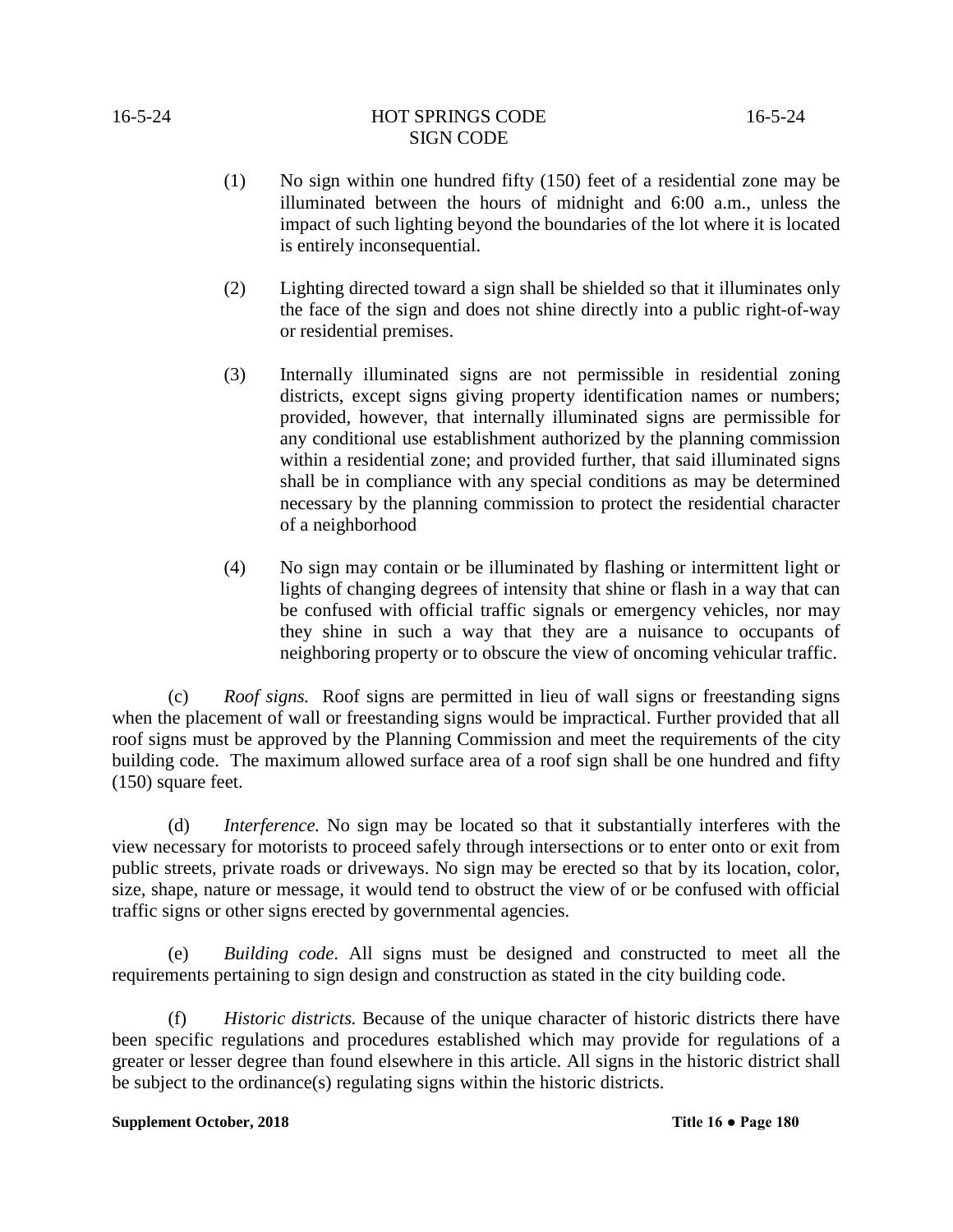#### 16-5-24 HOT SPRINGS CODE 16-5-25 SIGN CODE

(g) *Commercial or mixed use planned development zones.* All signs constructed or altered in commercial or mixed use planned development zones must be approved by the planning commission. In no event shall the commission approve signs in a commercial or mixed use planned development which would exceed the provisions for the maximum number, area, spacing or height of a sign as established in this ordinance.

(h) *Signs placed on public property.* Offsite sign, bulletins or other such amenities bearing signs, placed on public property for the primary benefit of the general public/community shall be permitted with the approval of the board of directors. Such signs, or amenities including community event message boards, public rest benches, etc., may or may not bear private advertising as authorized by the board of directors.

(i) *Vehicles for hire*. Third party advertising and informational signs and displays placed on vehicles for hire, except limousines, duly licensed under the City's Transportation Code shall be permitted pursuant to this paragraph. Third party signage shall be limited to three (3) sign faces or display areas per vehicle. Each sign face or display area shall not exceed eight (8) square feet each. Third party signs shall only be placed on the rear or roof of the vehicle. A double sided sign shall be consider as two sign faces for purposes of this ordinance. Such signage shall be placed in a manner which does not interfere with the lawful operation of the vehicle and is affixed to the vehicle in a frame or other device or means as approved by the administrator. An annual permit and permit fee shall be required for each sign face. The annual permit fee shall be as established by resolution of the Board of Directors. (Ord. No. 5548, §5,  $3/5/07$ 

**Editor's note: Ord. No 6096, §1, 10/20/15 Repealed Ord. No 6045 listed as §16-5-24(c) and entitled**  *Temporary Signs* **in its entirety.**

# **16-5-25. Sign maintenance.**

(a) All signs and all components thereof including, without limitation, supports, braces and anchors, shall be kept in a good state of repair. With respect to freestanding signs, components (supporting structures, backs, etc.) not bearing a message shall be constructed of materials that blend with the natural environment or shall be painted a neutral color to blend with the natural environment.

(b) If a sign other than a billboard advertises an obsolete enterprise or activity on the lot where the sign is located, that sign shall be considered abandoned and shall, within thirty (30) days after such abandonment, be removed by the sign owner, owner of the property where the sign is located or other party having control over such a sign; provided, however, that such signs may be retained if the property owner or controlling party renovates the sign within thirty (30) days of its abandonment, removes all obsolete advertisement, and thereafter maintains said sign in a good state of repair.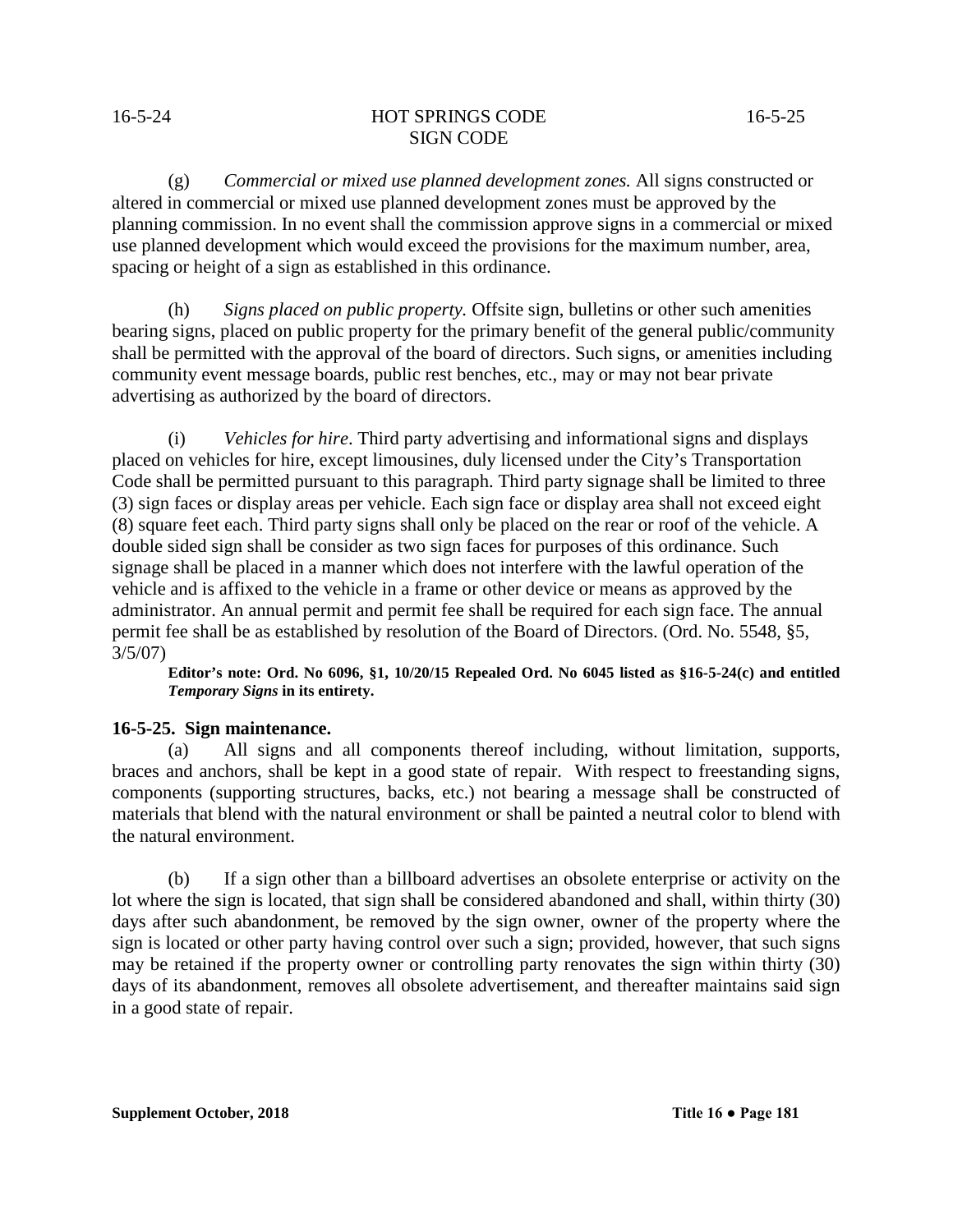#### **16-5-26. Cutting of trees and shrubs.**

No person may, for the purpose of increasing or enhancing the visibility of any sign, damage, trim, destroy or remove any trees, shrubs or other vegetation located:

- (a) Within the right-of-way of any public street or road, unless the work is done pursuant to the expressed written authorization of the city (or other agency having jurisdiction over the streets).
- (b) On property that is not under the ownership or control of the person doing or responsible for such work, unless the work is done pursuant to the expressed authorization of the person owning the property.

#### **16-5-27. Nonconforming signs.**

(a) Subject to the remaining restrictions of this section, nonconforming signs that were preexisting on the effective date of this article may be continued until they are to be rebuilt, altered or removed by the owner.

(b) A nonconforming sign that is determined to be a landmark or of historical interest or aesthetic interest within a historical district and/or as determined by the national register of historical places may be restored or maintained. If replaced, the sign must be a duplicate of the original sign or comply with the requirements of this article.

(c) No person may engage in any activity that causes an increase in the extent of nonconformity of a nonconforming sign. Without limiting the generality of the foregoing, no nonconforming sign may be enlarged or altered in such a manner as to aggravate the nonconforming condition. No illumination may be added to any nonconforming sign.

(d) A nonconforming sign may not be moved or replaced except to bring the sign into complete conformity with this article.

(e) If a nonconforming sign is destroyed by natural causes, it may not thereafter be repaired, reconstructed or replaced except in conformity with all the provisions of this article.

(f) The message of a nonconforming sign may be changed so long as this does not create an increase in the nonconformity.

# **16-5-28–16-5-29. Reserved.**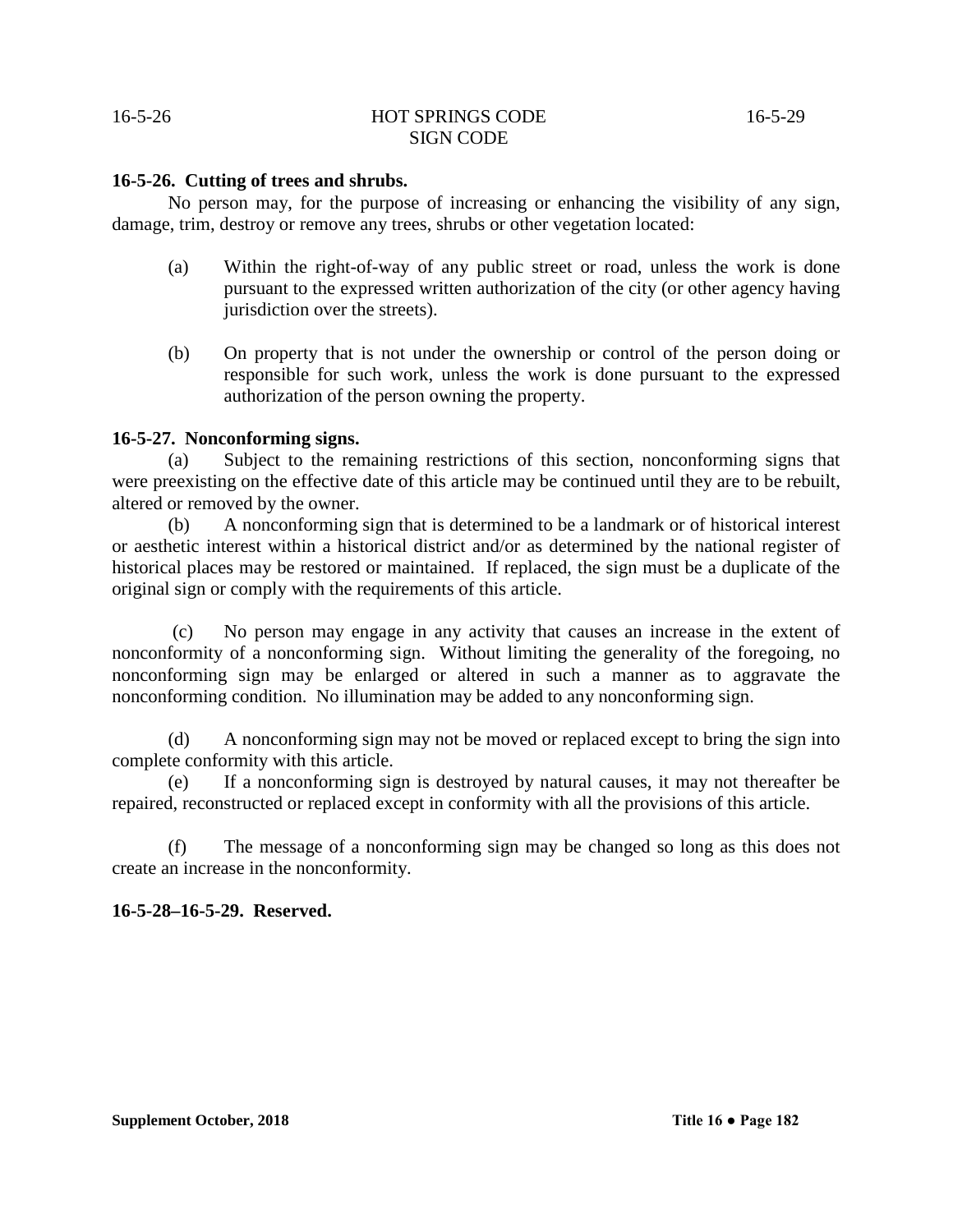# **ARTICLE IV. OFFSITE ADVERTISING. (Ordinance No. 6177, May 19, 2016)**

#### **16-5-30. Offsite Signs**

The primary intent of this article shall be to regulate signs that are defined to be offpremise, that are intended to be viewed from any vehicular or pedestrian public right-of-way. No offsite signs shall be allowed within the city limits other than those provided for in this code or those approved pursuant to the "Logo Signing Program" of the Arkansas State Highway and Transportation Department. The Highway 70-270 East/West arterial (Dr. Martin Luther King, Jr., Expressway) and all future extensions thereof are hereby designated a scenic corridor and no offsite signs shall be constructed that would be visible from a scenic corridor.

#### **16-5-31. New Offsite Signs.**

New offsite signs will be allowed only in zones M-1 and M-2. All new offsite signs shall require planning commission approval prior to the issuance of a permit and shall be constructed to meet the construction standards for new signs as stated in this article. No offsite sign within the city limits shall be allowed where visible from a State Highway or future extensions thereof. **Editor's note: Ord No. 5858, 12/12/11, removed all references to C-5, M-3 and O-1 from the Sign Code.**

#### **16-5-32. Offsite signs; Pre-existing sign provisions.**

(a) *Pre-existing signs.* All pre-existing offsite signs that are existing on the effective date of this code, or those coming within the jurisdiction of the city limits by subsequent annexation of the property on which the sign is located, and those signs which have been approved by the planning commission prior to the effective date of this code shall not be subject to the provisions of this code unless they are to be rebuilt.

(b) *Rebuilding.* All pre-existing offsite signs may be rebuilt at their current location provided the rebuilt sign does not exceed the size, number and construction requirements of this section. All applications for the rebuilding of a existing sign must be approved by the planning commission.

(c) *Maintenance.* All offsite signs shall be properly maintained. Normal maintenance of offsite signs shall not require the issuance of a permit provided the maintenance does not result in an increase in the size, height or area of the sign. Replacing the structural members of a sign shall be considered rebuilding the sign. The city shall have the authority to order the repair or removal of any offsite sign which is substantially deteriorated, damaged or defective and constitutes a hazard to the public. Obsolete or damaged copy shall be removed within 30 days of the date the copy became obsolete or damaged.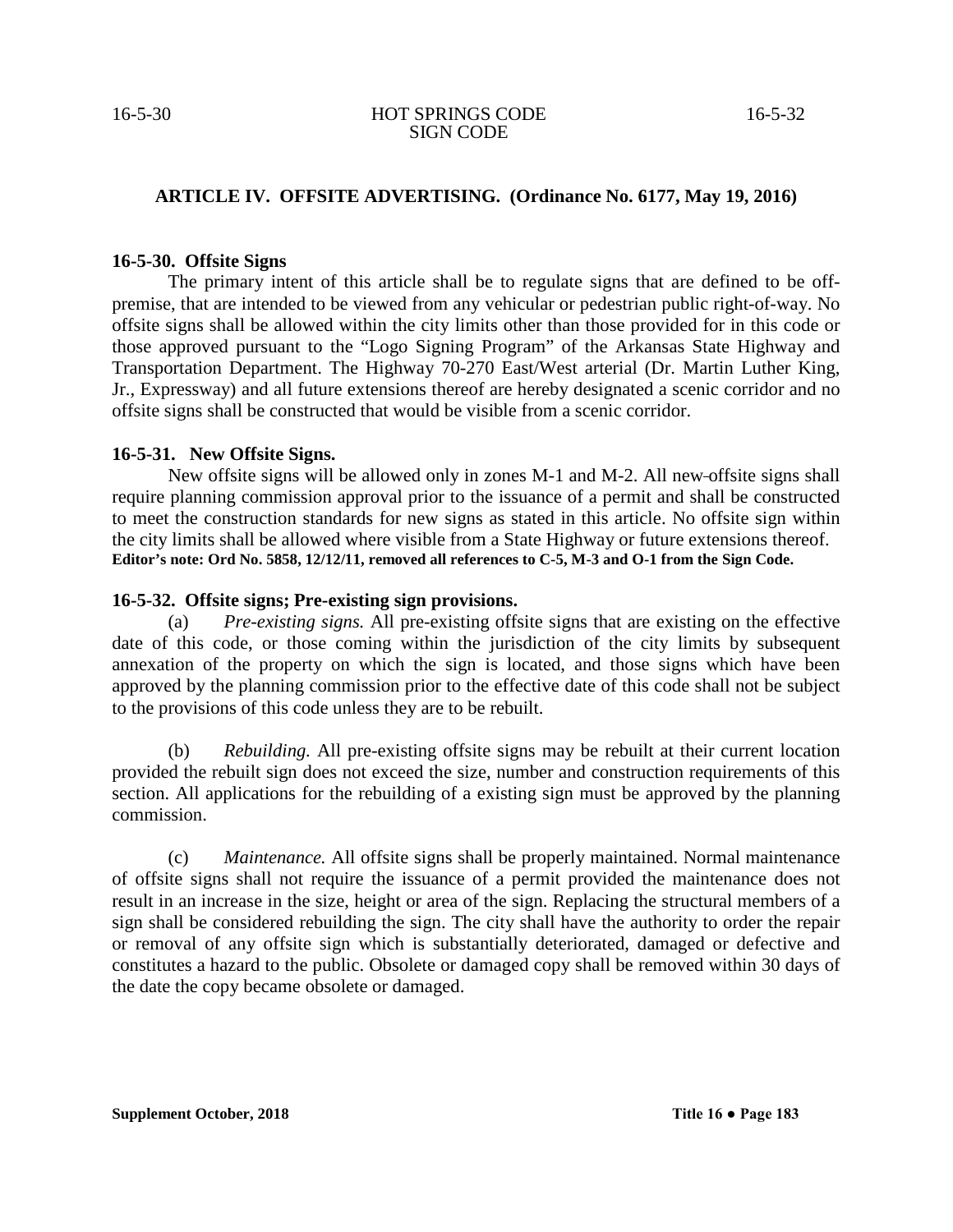#### **16-5-33. Offsite sign construction standards.**

The following requirements apply to all new or rebuilt offsite signs within the city limits of Hot Springs.

- (a) *Height.* No offsite sign, shall exceed thirty five (35) feet in height above the surrounding grade.
- (b) *Area of sign face.* The area of a single face of an offsite sign shall not exceed three hundred (300) square feet.
- (c) *Number of sign faces.* All new or rebuilt offsite signs shall be single- faced or back to back configuration. No stacked or double-faced signs shall be permitted.
- (d) *Lighting.* Offsite signs may be illuminated provided the illumination meets the requirements established in this code.
- (e) *Construction standards of offsite signs.* All offsite signs shall be constructed as per design plans stamped by a structural engineer and shall meet the construction requirements as stated in the city building and electrical codes.
- (f) *Aprons, moldings, and nameplates.* Decorative aprons and moldings are permitted on offsite signs. No copy may be placed on the aprons and the apron shall not count towards the total square feet of the sign face. Sign company information nameplates of less than (4) four square feet in size are permissible on offsite signs.
- (g) *Safety devices.* All offsite signs shall have such safety devices as needed to insure the safe operation and maintenance of the sign.
- (h) *Spacing.* No offsite sign be spaced less than 300 feet from another offsite signs sign on the same side of the roadway.
- (i) *Setbacks.* All parts of an offsite sign shall be positioned on the site in such a manner that no part of the sign projects over the public right of way or onto public property.

(Ord. No. 6212, §1, 10/17/17) (Ord. No. 6150, §2, 5/17/16)